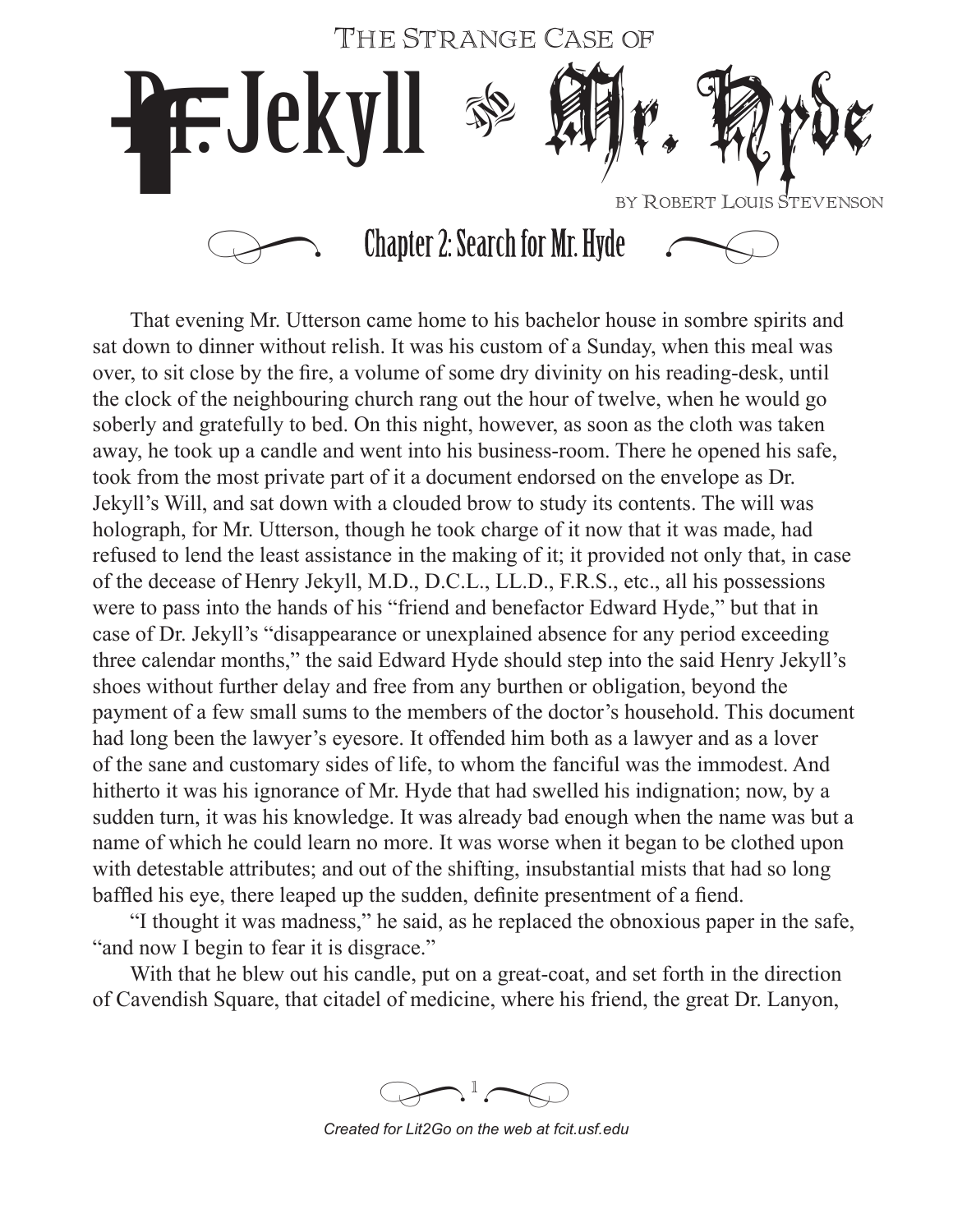had his house and received his crowding patients. "If any one knows, it will be Lanyon," he had thought.

The solemn butler knew and welcomed him; he was subjected to no stage of delay, but ushered direct from the door to the dining-room where Dr. Lanyon sat alone over his wine. This was a hearty, healthy, dapper, red-faced gentleman, with a shock of hair prematurely white, and a boisterous and decided manner. At sight of Mr. Utterson, he sprang up from his chair and welcomed him with both hands. The geniality, as was the way of the man, was somewhat theatrical to the eye; but it reposed on genuine feeling. For these two were old friends, old mates both at school and college, both thorough respecters of themselves and of each other, and, what does not always follow, men who thoroughly enjoyed each other's company.

After a little rambling talk, the lawyer led up to the subject which so disagreeably pre-occupied his mind.

"I suppose, Lanyon," said he "you and I must be the two oldest friends that Henry Jekyll has?"

"I wish the friends were younger," chuckled Dr. Lanyon. "But I suppose we are. And what of that? I see little of him now."

"Indeed?" said Utterson. "I thought you had a bond of common interest."

"We had," was the reply. "But it is more than ten years since Henry Jekyll became too fanciful for me. He began to go wrong, wrong in mind; and though of course I continue to take an interest in him for old sake's sake, as they say, I see and I have seen devilish little of the man. Such unscientific balderdash," added the doctor, flushing suddenly purple, "would have estranged Damon and Pythias."

This little spirit of temper was somewhat of a relief to Mr. Utterson. "They have only differed on some point of science," he thought; and being a man of no scientific passions (except in the matter of conveyancing), he even added: "It is nothing worse than that!" He gave his friend a few seconds to recover his composure, and then approached the question he had come to put. "Did you ever come across a protege of his — one Hyde?" he asked.

"Hyde?" repeated Lanyon. "No. Never heard of him. Since my time."

That was the amount of information that the lawyer carried back with him to the great, dark bed on which he tossed to and fro, until the small hours of the morning began to grow large. It was a night of little ease to his toiling mind, toiling in mere darkness and besieged by questions.

Six o'clock struck on the bells of the church that was so conveniently near to Mr. Utterson's dwelling, and still he was digging at the problem. Hitherto it had touched



*Created for Lit2Go on the web at fcit.usf.edu*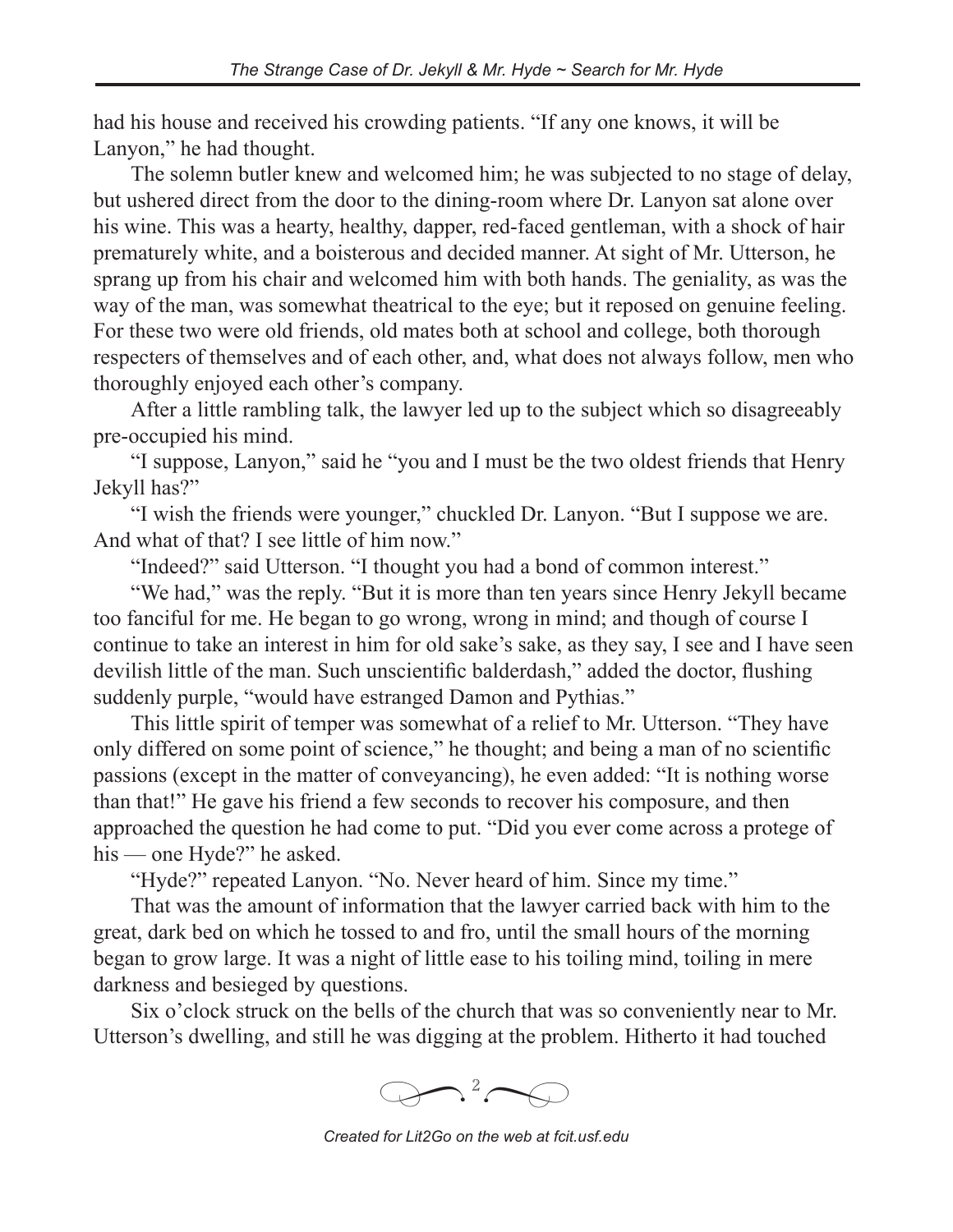him on the intellectual side alone; but now his imagination also was engaged, or rather enslaved; and as he lay and tossed in the gross darkness of the night and the curtained room, Mr. Enfield's tale went by before his mind in a scroll of lighted pictures. He would be aware of the great field of lamps of a nocturnal city; then of the figure of a man walking swiftly; then of a child running from the doctor's; and then these met, and that human Juggernaut trod the child down and passed on regardless of her screams. Or else he would see a room in a rich house, where his friend lay asleep, dreaming and smiling at his dreams; and then the door of that room would be opened, the curtains of the bed plucked apart, the sleeper recalled, and lo! there would stand by his side a figure to whom power was given, and even at that dead hour, he must rise and do its bidding. The figure in these two phases haunted the lawyer all night; and if at any time he dozed over, it was but to see it glide more stealthily through sleeping houses, or move the more swiftly and still the more swiftly, even to dizziness, through wider labyrinths of lamplighted city, and at every street-corner crush a child and leave her screaming. And still the figure had no face by which he might know it; even in his dreams, it had no face, or one that baffled him and melted before his eyes; and thus it was that there sprang up and grew apace in the lawyer's mind a singularly strong, almost an inordinate, curiosity to behold the features of the real Mr. Hyde. If he could but once set eyes on him, he thought the mystery would lighten and perhaps roll altogether away, as was the habit of mysterious things when well examined. He might see a reason for his friend's strange preference or bondage (call it which you please) and even for the startling clause of the will. At least it would be a face worth seeing: the face of a man who was without bowels of mercy: a face which had but to show itself to raise up, in the mind of the unimpressionable Enfield, a spirit of enduring hatred.

From that time forward, Mr. Utterson began to haunt the door in the by-street of shops. In the morning before office hours, at noon when business was plenty, and time scarce, at night under the face of the fogged city moon, by all lights and at all hours of solitude or concourse, the lawyer was to be found on his chosen post.

"If he be Mr. Hyde," he had thought, "I shall be Mr. Seek."

And at last his patience was rewarded. It was a fine dry night; frost in the air; the streets as clean as a ballroom floor; the lamps, unshaken, by any wind, drawing a regular pattern of light and shadow. By ten o'clock, when the shops were closed, the by-street was very solitary and, in spite of the low growl of London from all round, very silent. Small sounds carried far; domestic sounds out of the houses were clearly audible on either side of the roadway; and the rumour of the approach of any passenger preceded him by a long time. Mr. Utterson had been some minutes at his post, when he



*Created for Lit2Go on the web at fcit.usf.edu*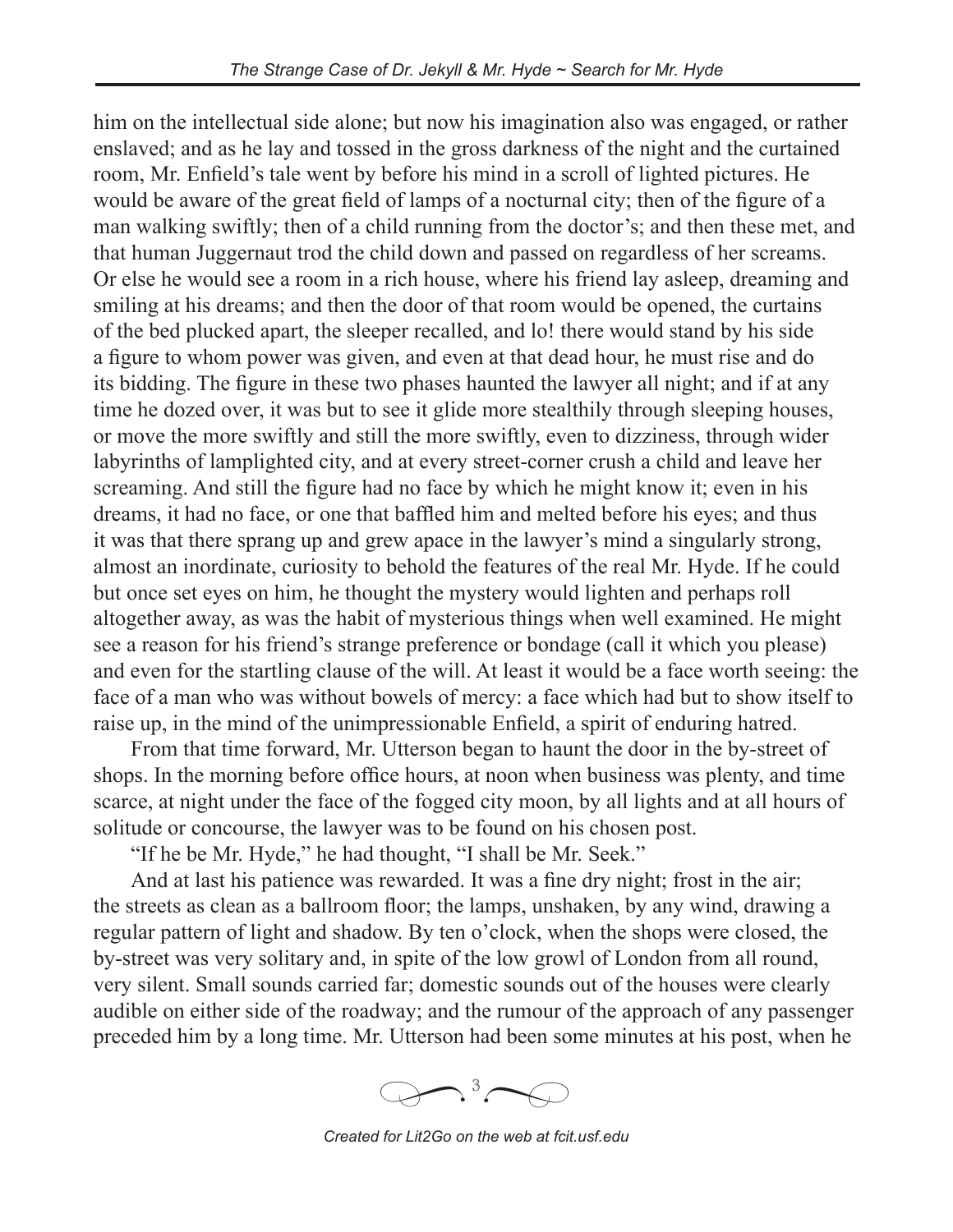was aware of an odd, light footstep drawing near. In the course of his nightly patrols, he had long grown accustomed to the quaint effect with which the footfalls of a single person, while he is still a great way off, suddenly spring out distinct from the vast hum and clatter of the city. Yet his attention had never before been so sharply and decisively arrested; and it was with a strong, superstitious prevision of success that he withdrew into the entry of the court.

The steps drew swiftly nearer, and swelled out suddenly louder as they turned the end of the street. The lawyer, looking forth from the entry, could soon see what manner of man he had to deal with. He was small and very plainly dressed, and the look of him, even at that distance, went somehow strongly against the watcher's inclination. But he made straight for the door, crossing the roadway to save time; and as he came, he drew a key from his pocket like one approaching home.

Mr. Utterson stepped out and touched him on the shoulder as he passed. "Mr. Hyde, I think?"

Mr. Hyde shrank back with a hissing intake of the breath. But his fear was only momentary; and though he did not look the lawyer in the face, he answered coolly enough: "That is my name. What do you want?"

"I see you are going in," returned the lawyer. "I am an old friend of Dr. Jekyll's — Mr. Utterson of Gaunt Street — you must have heard my name; and meeting you so conveniently, I thought you might admit me."

"You will not find Dr. Jekyll; he is from home," replied Mr. Hyde, blowing in the key. And then suddenly, but still without looking up, "How did you know me?" he asked.

"On your side," said Mr. Utterson, "will you do me a favour?"

"With pleasure," replied the other. "What shall it be?"

"Will you let me see your face?" asked the lawyer.

Mr. Hyde appeared to hesitate, and then, as if upon some sudden reflection, fronted about with an air of defiance; and the pair stared at each other pretty fixedly for a few seconds. "Now I shall know you again," said Mr. Utterson. "It may be useful."

"Yes," returned Mr. Hyde, "it is as well we have, met; and a propos, you should have my address." And he gave a number of a street in Soho.

"Good God!" thought Mr. Utterson, "can he, too, have been thinking of the will?" But he kept his feelings to himself and only grunted in acknowledgment of the address.

"And now," said the other, "how did you know me?"

"By description," was the reply.

"Whose description?"



*Created for Lit2Go on the web at fcit.usf.edu*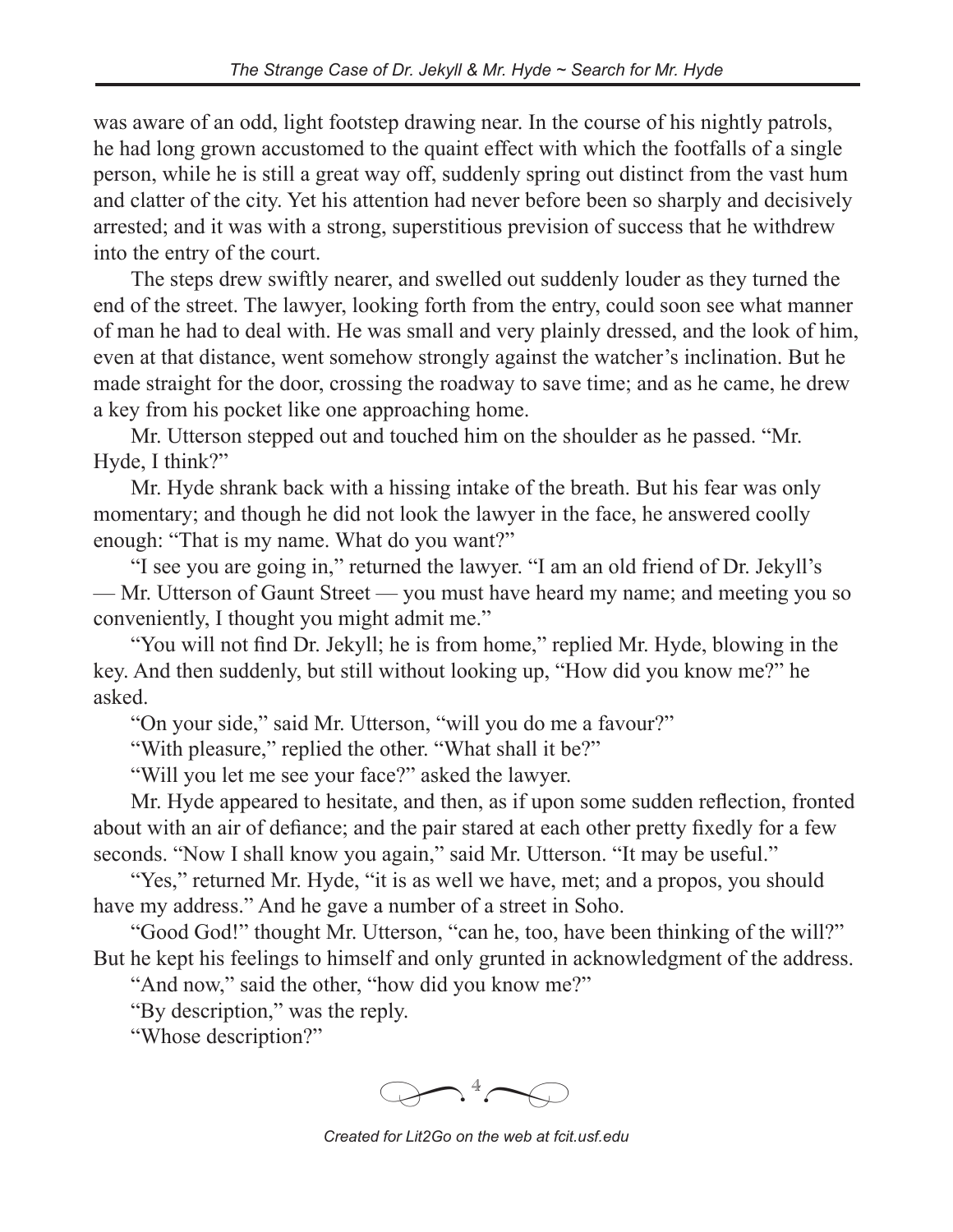"We have common friends," said Mr. Utterson.

"Common friends?" echoed Mr. Hyde, a little hoarsely. "Who are they?"

"Jekyll, for instance," said the lawyer.

"He never told you," cried Mr. Hyde, with a flush of anger. "I did not think you would have lied."

"Come," said Mr. Utterson, "that is not fitting language."

The other snarled aloud into a savage laugh; and the next moment, with extraordinary quickness, he had unlocked the door and disappeared into the house.

The lawyer stood a while when Mr. Hyde had left him, the picture of disquietude. Then he began slowly to mount the street, pausing every step or two and putting his hand to his brow like a man in mental perplexity. The problem he was thus debating as he walked, was one of a class that is rarely solved. Mr. Hyde was pale and dwarfish, he gave an impression of deformity without any nameable malformation, he had a displeasing smile, he had borne himself to the lawyer with a sort of murderous mixture of timidity and boldness, and he spoke with a husky, whispering and somewhat broken voice; all these were points against him, but not all of these together could explain the hitherto unknown disgust, loathing, and fear with which Mr. Utterson regarded him. "There must be something else," said the perplexed gentleman. "There is something more, if I could find a name for it. God bless me, the man seems hardly human! Something troglodytic, shall we say? or can it be the old story of Dr. Fell? or Is it the mere radiance of a foul soul that thus transpires through, and transfigures, its clay

continent? The last, I think; for, O my poor old Harry Jekyll, if ever I read Satan's signature upon a face, it Is on that of your new friend."

Round the corner from the by-street, there was a square of ancient, handsome houses, now for the most part decayed from their high estate and let in flats and chambers to all sorts and conditions of men: map-engravers, architects, shady lawyers, and the agents of obscure enterprises. One house, however, second from the corner, was still occupied entire; and at the door of this, which wore a great air of wealth and comfort, though it was now plunged in darkness except for the fan-light, Mr. Utterson stopped and knocked. A well-dressed, elderly servant opened the door.

"Is Dr. Jekyll at home, Poole?" asked the lawyer.

"I will see, Mr. Utterson," said Poole, admitting the visitor, as he spoke, into a large, low-roofed, comfortable hall, paved with flags, warmed (after the fashion of a country house) by a bright, open fire, and furnished with costly cabinets of oak. "Will you wait here by the fire, sir? or shall I give you a light in the dining room?"

 $\bigcirc$   $\uparrow$ <sup>5</sup> *�*

*Created for Lit2Go on the web at fcit.usf.edu*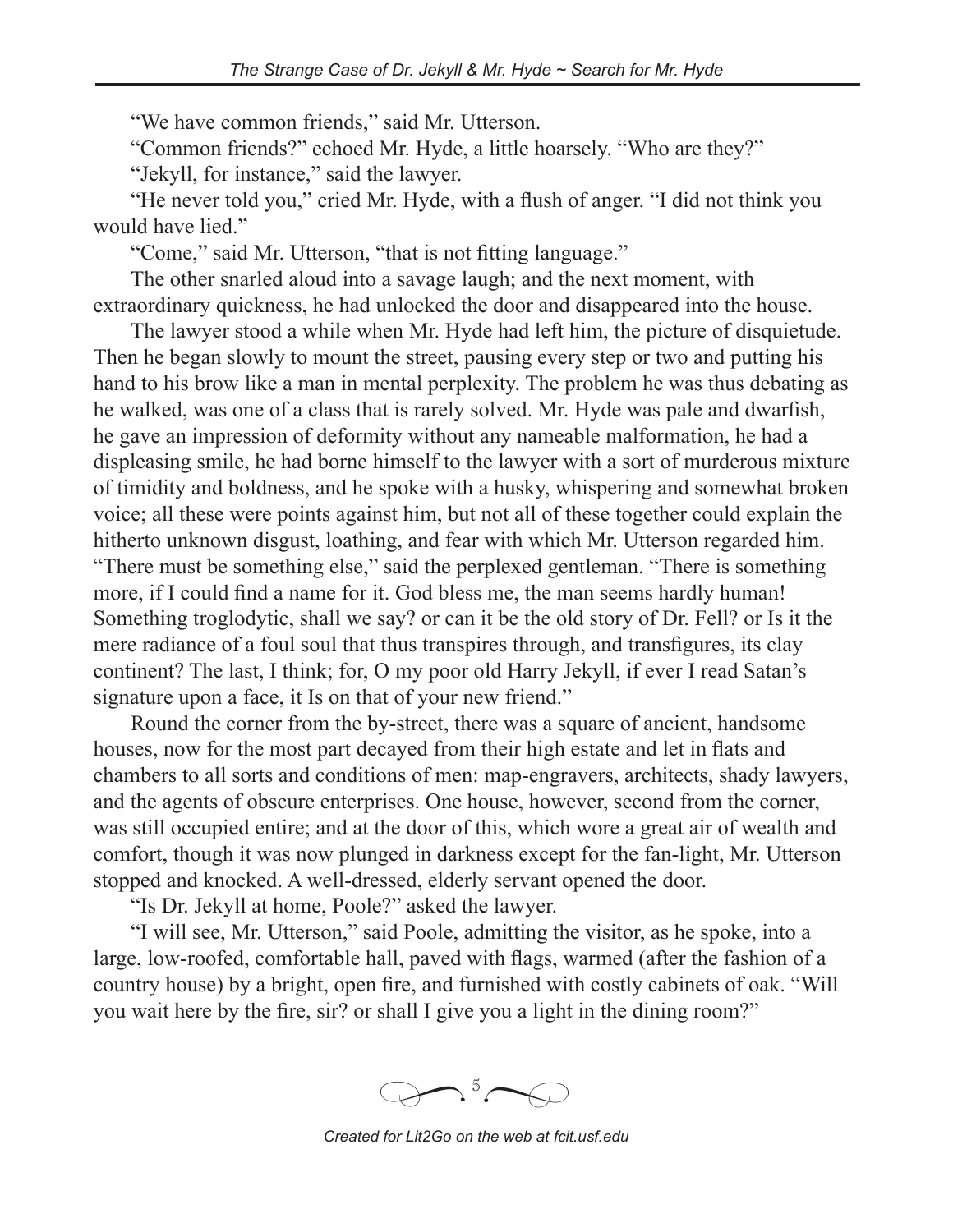"Here, thank you," said the lawyer, and he drew near and leaned on the tall fender. This hall, in which he was now left alone, was a pet fancy of his friend the doctor's; and Utterson himself was wont to speak of it as the pleasantest room in London. But to-night there was a shudder in his blood; the face of Hyde sat heavy on his memory; he felt (what was rare with him) a nausea and distaste of life; and in the gloom of his spirits, he seemed to read a menace in the flickering of the firelight on the polished cabinets and the uneasy starting of the shadow on the roof. He was ashamed of his relief, when Poole presently returned to announce that Dr. Jekyll was gone out.

"I saw Mr. Hyde go in by the old dissecting-room door, Poole," he said. "Is that right, when Dr. Jekyll is from home?"

"Quite right, Mr. Utterson, sir," replied the servant. "Mr. Hyde has a key."

"Your master seems to repose a great deal of trust in that young man, Poole," resumed the other musingly.

"Yes, sir, he do indeed," said Poole. "We have all orders to obey him."

"I do not think I ever met Mr. Hyde?" asked Utterson.

"O, dear no, sir. He never dines here," replied the butler. "Indeed we see very little of him on this side of the house; he mostly comes and goes by the laboratory."

"Well, good-night, Poole."

"Good-night, Mr. Utterson." And the lawyer set out homeward with a very heavy heart. "Poor Harry Jekyll," he thought, "my mind misgives me he is in deep waters! He was wild when he was young; a long while ago to be sure; but in the law of God, there is no statute of limitations. Ay, it must be that; the ghost of some old sin, the cancer of some concealed disgrace: punishment coming, pede claudo, years after memory has forgotten and self-love condoned the fault." And the lawyer, scared by the thought, brooded a while on his own past, groping in all the corners of memory, lest by chance some Jack-in-the-Box of an old iniquity should leap to light there. His past was fairly blameless; few men could read the rolls of their life with less apprehension; yet he was humbled to the dust by the many ill things he had done, and raised up again into a sober and fearful gratitude by the many that he had come so near to doing, yet avoided. And then by a return on his former subject, he conceived a spark of hope. "This Master Hyde, if he were studied," thought he, "must have secrets of his own; black secrets, by the look of him; secrets compared to which poor Jekyll's worst would be like sunshine. Things cannot continue as they are. It turns me cold to think of this creature stealing like a thief to Harry's bedside; poor Harry, what a wakening! And the danger of it; for if this Hyde suspects the existence of the will, he may grow impatient to inherit. Ay, I must put my shoulder to the wheel if Jekyll will but let me," he added, "if Jekyll will



*Created for Lit2Go on the web at fcit.usf.edu*